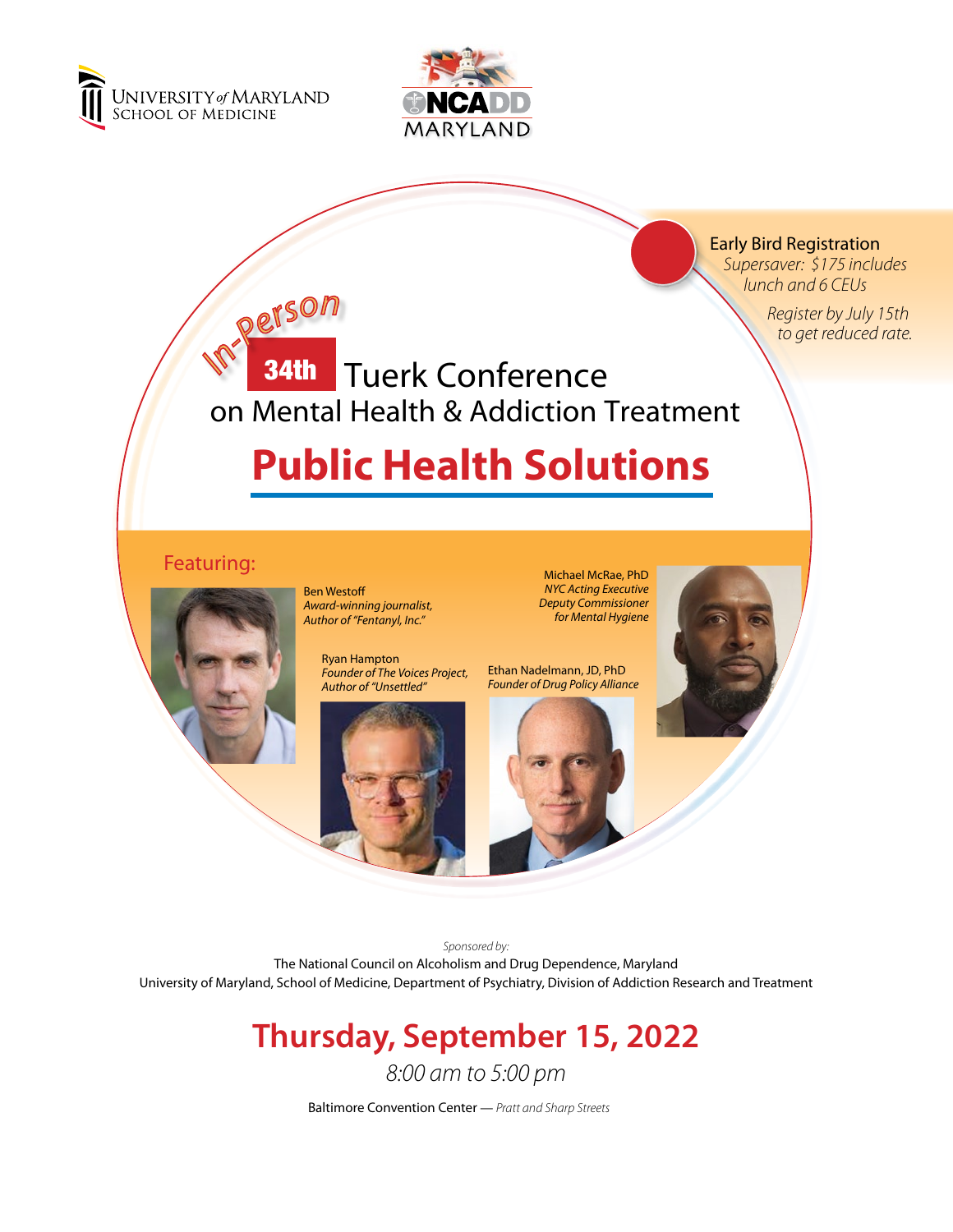# **The purpose**

 participants understanding of current issues in the field of mental health and substance use disorders. The conference this year includes presentations related to: new street drugs, the impact of fentanyl on overdoses, the legalization of marijuana, the opioid settlement funding, the effect of trauma on vulnerable persons, alcohol and the workplace, and the availability of telemedicine to treat opioid use disorders. The Annual Tuerk Conference continues to be the premier conference in the Maryland region for providers, administrators, counselors and advocates to learn about the latest information on events and changes that will affect them. It is vitally important for professionals in this field to stay informed about these changes and their impact on patient care. Other topics that will be covered include: youth and adolescent prevention programs, self-care for counselors, public health responses to sports betting, and the history of the National Council on Alcoholism and Drug Dependence.

of this conference is to increase the

# **Objectives**

**Upon completion participants will be able to:**

- *1* Describe the impact of fentanyl on the overdose epidemic.
- *2* Explain how Telemedicine can be used to extend care to persons in rural areas.
- **3** Describe the status of legalization of cannabis in the US.
- *4* Identify how trauma can affect a person's vulnerability to develop an addiction.
- **5** Explain how the introduction of sports betting will affect individuals that suffer from problem gambling.
- *6* Describe the ongoing problem of new synthetic drugs that are being imported to the US.
- *7* Describe the principles needed to produce stronger results in the leadership process.

# **PLATINUM SPONSORS**

# Ashley Addiction Treatment

Clinic Management and Development Services (CMDS)

Gaudenzia Inc.

Hope House Treatment Centers

Hudson Health

Luminis@Pathways Treatment Center / Pathways Anne Arundel Medical Center

Medmark Treatment Centers

Mountain Manor Treatment Centers, Inc.

One Promise

Project Chesapeake

Recovery Centers of America

Recovery Network

Turning Point Clinic

University of Maryland, Drug Treatment Centers

University of Maryland, Psychiatry, Division of Addiction Research and Treatment

University of Maryland Medical System, EAP

University of Maryland, Center of Excellence on Problem **Gambling** 

Warwick Manor Behavioral **Health** 

Westminster Rescue Mission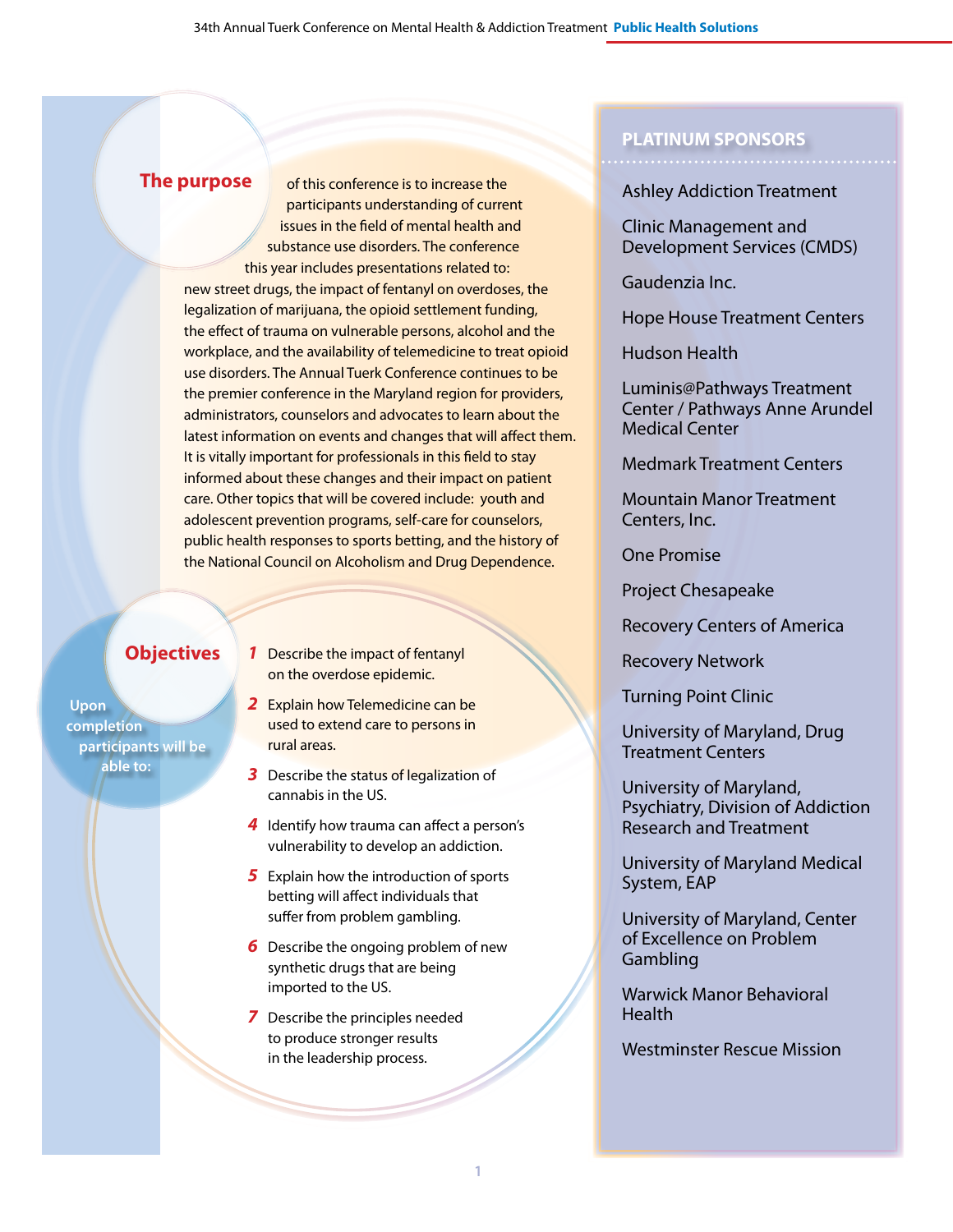### Program Schedule

#### 7:30 – 8:20 am **Coffee and Registration / Exhibit Area Open**

Meet and greet / All Sponsor Exhibit areas are open during this time. All registrants are welcome to attend.

#### 8:20 – 8:30 am **WELCOME, Opening Remarks**

**Rob White, LCPC,** *Chairman, Director External Affairs and Business Development University of Maryland, Baltimore Department of Psychiatry*

#### 8:30 – 9:30 am **FENTANYL, Inc.,**



#### **Ben Westhoff,** *Author*

Ben Westhoff is a best-selling, award-winning investigative journalist who writes about culture, drugs, and poverty. His books are taught around the country and have been translated into languages all over the world. His 2019 work *Fentanyl, Inc.: How Rogue Chemists Are Creating the Deadliest Wave of the Opioid Epidemic* is the bombshell first book about fentanyl, which is causing the worst drug crisis in American history. Mr. Westhoff will provide a broad overview of illicit fentanyl, with insights from his five years of reporting on the subject, including its origins, its supply chain, its damage, and potential treatment options. This talk will be highlighted by slides from his undercover infiltration of Chinese fentanyl companies. Since the book's publication, Westhoff has advised top government officials on the fentanyl crisis, including from the US Senate and House of Representatives, the US embassy in Beijing, and the US State Department. He has recently released his new book, *Little Brother: Love, Tragedy, and My Search for the Truth*. Book signings are set up in the lobby during the breaks.

#### 9:30 – 10:20 am **PLENARY: Mobilizing Recovery**





 **Ryan Hampton,** *Founder, The Voices Project; Author,* **Unsettled** *(Book signing in lobby)* A prominent advocate, speaker, author, and media commentator, Ryan Hampton travels coast-to-coast to add solutions to our national addiction crisis. In recovery from a decade-long opioid addiction, Hampton has rocketed to the center of America's rising addiction recovery advocacy movement. Ryan breaks down cultural barriers that have kept people suffering in silence and is inspiring a new generation of people recovering out loud through **The Voices Project**. In 2019, Ryan created the national advocacy initiative, **Mobilize Recovery**. Since its inception, **Mobilize Recovery** has recruited and trained over 2,000 new advocates from all 50 states focused on communitybased solutions to end the addiction crisis.

#### 10:20 – 11:00 am **Coffee Break — Exhibit Area Open — Book Signing***: Ben Westhoff, Ryan Hampton*

#### 11:00 – 11:45 am **PLENARY: It's Getting Complicated: From Cannabis & Opioids to Nicotine & Psychedelics**

**Ethan Nadelmann, JD, PhD,** *Founder, Drug Policy Alliance; International Drug Policy Reform Advocate*  The world of psychoactive drugs is evolving rapidly – legally, culturally, politically, even pharmacologically. Drugs that not so long ago were widely demonized and criminalized are now becoming legal and even celebrated, while some legal drugs may be prohibited in coming years. Political rhetoric and media coverage of drug issues tend to swing from one extreme of the pendulum to the other. Pecuniary forces are unavoidable – not just in licit and illicit markets but in the powerful role that government action and funding play in drug enforcement, regulation and research. Getting a handle on all of this requires starting with three basic propositions: 1 Drugs are here to stay.

- 2 There are no good or bad psychoactive drugs, only better or worse relationships with psychoactive drugs.
- 3 The true challenge is to learn how to live with drugs so that they cause the least possible harm and the greatest possible benefit.



#### 11:45 am –12:30 pm **PLENARY: New York City: Paving the Way with Innovative Harm Reduction Strategies**

**Michael McRae, PhD,** *Acting Executive Deputy Commissioner, Division of Mental Hygiene, NYC Department of Health and Mental Hygiene* 

In November 2021, NYC took historic action against the mounting crisis of opioid deaths, with the opening of the nation's first Overdose Prevention Center (OPC). This strategy is proven to save lives, and is desperately needed at a moment when fatalities are rising fast. OPCs, also referred to as supervised consumption sites or facilities, are safe places where people who use drugs can receive medical care and be connected to treatment and social services. OPC services are proven to prevent overdose deaths, and are in use in jurisdictions around the world. There has never been an overdose death in any OPC. NYC's Overdose Prevention Centers have averted well over 150 overdoses since opening on November 30, 2021 and NYC will soon install Public Health Vending Machines across the city, but these only scratch the surface of the city's work in this area. OPCs are a benefit to their surrounding communities, reducing public drug use and syringe litter. Other places with OPCs have not seen an increase in crime, even over many years.

| $12:30 - 2:00$ pm | <b>Requiar Lunch</b> — Grand Ballroom, 4th Floor (lunch included in registration fee).<br>NCADD-MD Awards Luncheon - Camden Yards Lobby (additional charge at registration, attendance limited) |
|-------------------|-------------------------------------------------------------------------------------------------------------------------------------------------------------------------------------------------|
| $2:00 - 3:30$ pm  | Workshops — Session I                                                                                                                                                                           |
| $3:30 - 3:45$ pm  | <b>Break — Exhibit Area Open</b>                                                                                                                                                                |
| $3:45 - 5:00$ pm  | <b>Workshops — Session II</b> Workshops will be held twice, once at 2 pm and again at 3:45 pm.                                                                                                  |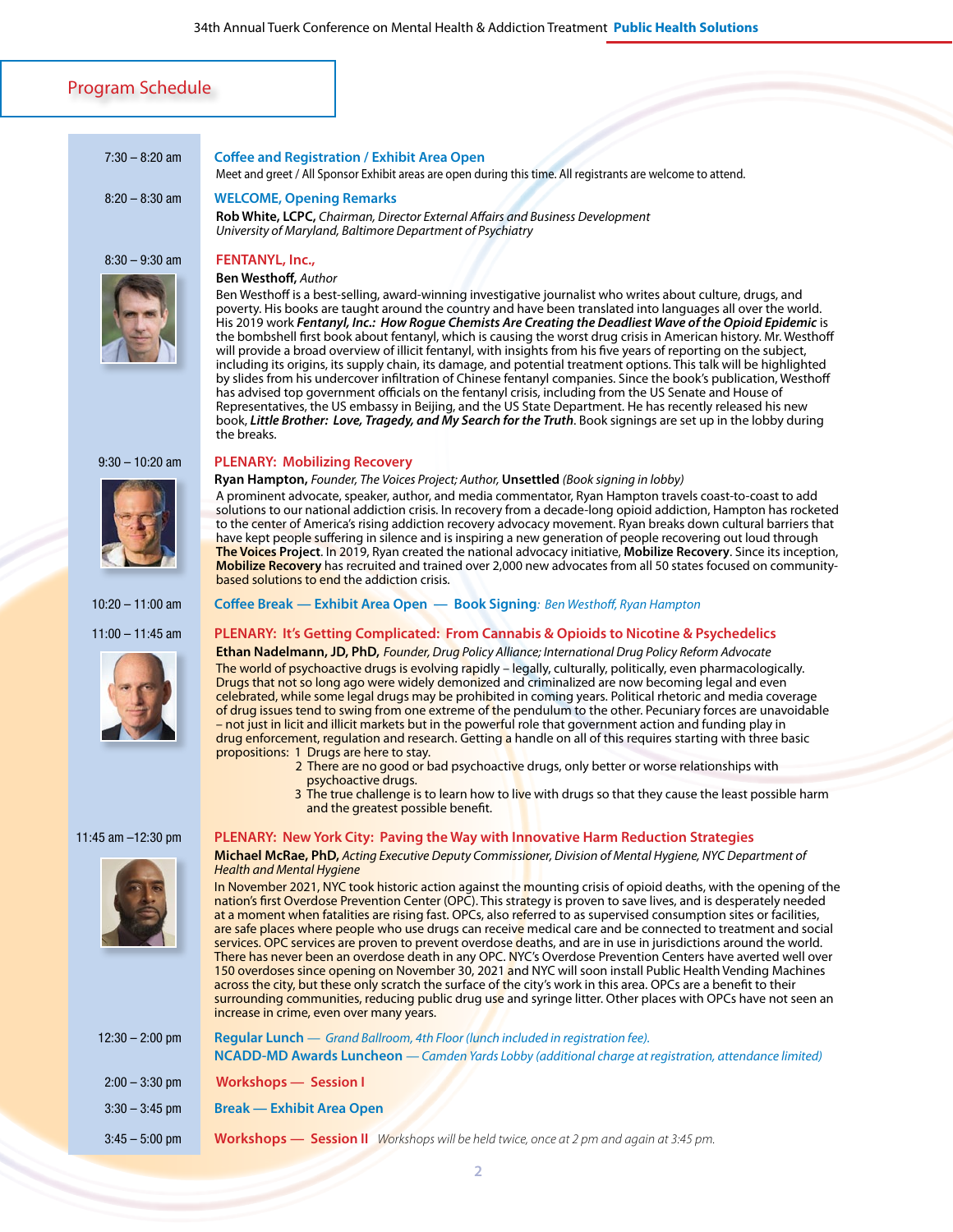# Workshops *2 pm and 3:45 pm*

**A**

**B**

**C**

#### **It's Getting Complicated:** *Further Discussion and Q&A*

#### **Ethan Nadelmann, JD, PhD,** *Founder, Drug Policy Alliance; International Drug Policy Reform Advocate*

 explore new strategies and present questions for discussion surrounding Drug Policy Reform, as it relates to drug enforcement, Nadelmann has ushered the once-marginal issue of drug legalization onto the center stage of US political debate, and has been a strong advocate of less restrictive cannabis laws in the United States, including legalizing the use of cannabis for medical purposes, regulating recreational usage, and imposing civil rather than criminal penalties for those who are caught using or possessing small amounts of cannabis. Based on the morning plenary session, attendees will have the opportunity to regulation and current research.

#### **The Voices Project**

#### **Ryan Hampton,** *Founder, The Voices Project; Author,* **Unsettled**

**The Voices Project** is a grassroots recovery advocacy organization that is changing the way America thinks about recovery, one voice at a time. Without civic engagement, organization, and recovery advocacy, millions of people will never access the lifesaving support they need. Currently, less than 10 percent of people will ever seek medical help of any kind for their addiction. Hundreds of people lose their lives daily, leaving behind family members, friends, loved ones, children, and community members. Yet, when the recovery community organizes, reform is possible. Activists have successfully accessed funding for recovery support, effective and ethical standards for treatment, and changes to employment processes. When recovery speaks, people listen.

#### **Focus on Novel Benzodiazepines; The Next US Drug Epidemic?**

#### **Ben Westhoff,** *Author, Fentanyl, Inc.: How Rogue Chemists Are Creating the Deadliest Wave of the Opioid Epidemic*

Ben Westhoff is a best-selling, award-winning investigative journalist who writes about culture, drugs, and poverty. The afternoon workshops will allow Ben additional time to delve into the Fentanyl crisis, and will provide time for Q&A. Westhoff's afternoon talk will focus on novel benzodiazepines (i.e. knock-off Xanax and Valium pills) which many believe represent the next US drug epidemic, after fentanyl, and which are increasingly mixed with fentanyl, with deadly results. His books are taught around the country and have been translated into languages all over the world. His 2019 work *Fentanyl, Inc.: How Rogue Chemists Are Creating the Deadliest Wave of the Opioid Epidemic* is the bombshell first book about fentanyl, which is causing the worst drug crisis in American history.

#### **New York City:** *Paving the Way with innovative Harm Reduction Strategies*

**Michael McRae, PhD,** *Acting Executive Deputy Commissioner, Division of Mental Hygiene, NYC Department of Health and Mental Hygiene*

This workshop will dive in deeper to the barriers the city faced in its efforts to establish this site, and the response it has received from city residents. OPCs, also referred to as supervised consumption sites or facilities, are safe places where people who use drugs can receive medical care and be connected to treatment and social services. OPCs have proven to save lives, and are desperately needed at a moment when fatalities are rising fast. OPC services are proven to prevent overdose deaths, and are in use in jurisdictions around the world. McCrae will discuss other harm reduction strategies that New York City is implementing moving forward.

#### **Creatively and Compassionately Addressing the Impulse to Self-Harm and Relapse**

**Lisa Ferentz, LCSW-C, DAPA,** *Founder and President, The Ferentz Institute, Clinical Social Worker, Psychotherapist, Trainer and Educational Consultant* 

Many clinicians still insist that clients sign and abide by a standard safety contract as a way to manage self-harm and addictive behaviors. This inevitably creates a power struggle between clients and therapists and forces clients to "white knuckle" their destructive urges without giving them alternative ways to navigate and process the deeper reasons why they relapse and turn to acts of self-destruction. This workshop will offer therapists a viable alternative that helps to de-code the deeper traumabased communication, metabolize emotions, access clients' creativity and self-compassion, while teaching them healthier ways to self-soothe that don't lead to an endpoint of guilt or shame.

#### **Qigong for Stress Management for Addiction**

**Mary L. Pinkard,** *Qigong Instructor for Medical Students and Professionals, at the University of Maryland Medical School and the Institute for Integrative Health*

This presentation on Qigong will demonstrate the ways in which this ancient health practice can be used as another choice for enhancing and balancing the mind, body and spirit in stress reduction. Qigong is both a moving and stationary meditation that opens meridians, massages internal organs, lengthens and strengthens the musculoskeletal systems. Qigong is beneficial for persons with substance use disorders, as well as those supporting them.

**D**

**E**

**F**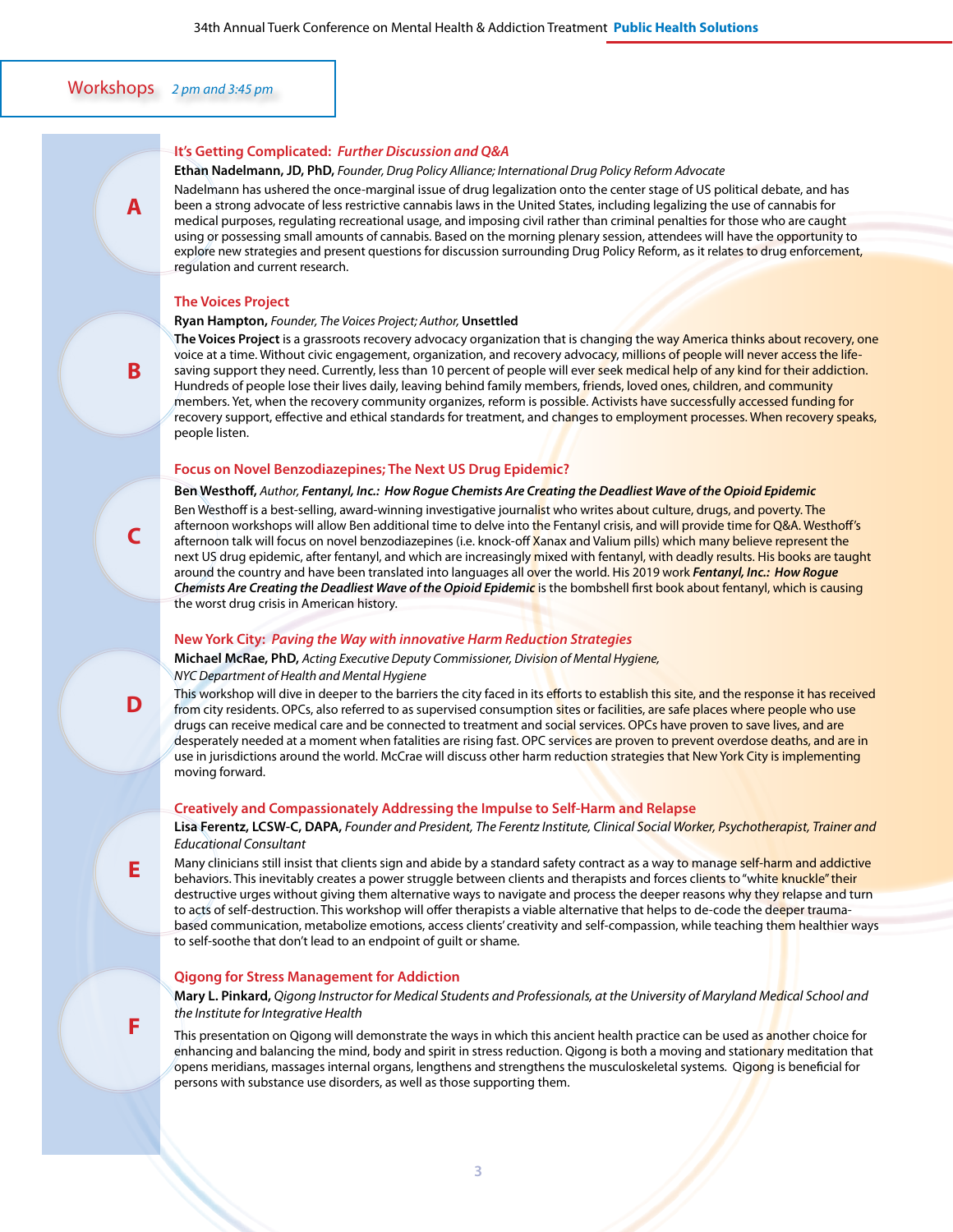Workshops *2 pm and 3:45 pm*

**G**

**H**

#### **Three Principles of High Impact Leadership**

**Michael King,** *Director and Creator of The Communities Project*

Michael's passion lies in empowering individuals to find their full potential and reach for the power necessary to bring about social change. His leadership theory is centered around the following beliefs: (1) Leadership is a natural expression – we do not "create" leaders; (2) Leadership development is the process by which an individual determines how they are blocking themselves from their desired results; and (3) When leaders identify their own roadblocks to success, they are able to achieve stronger outcomes, and aid more individuals in their efforts. This workshop will focus on the following principles as a guideline to produce stronger results in that process: Leading with Responsibility; Being Self Reflective and Seeking Feedback; Speaking to and Investing in the Leader within Everyone.

#### **BARBARA AND PHIL MCKENNA INSTITUTE**

Employee Assistance Professionals Association (EAPA), Chesapeake Chapter, initiated the Phil McKenna Institute (PMI) in 2001. Established to honor the memory of Mr. McKenna, the first chapter president by bringing awareness and training to professionals who address the needs of employees and their families. To honor Barbara's many contributions to the field during her illustrious career, we are adding her name to this memorial tribute.

#### **Caring for Ourselves, Recognizing and Preventing Burnout**

**Kathleen Crowley, LCSW, ACSW, CEAP,** *Clinical Manager EAP, Adventist HealthCare* **Anthony S. Parente, MA, LCPS, NCC, MAC, ICGC II, BACC** 

With the shortage of mental health providers, pre-pandemic, the concern for burnout is even greater now more than ever. The didactic component for this presentation will enhance the mental health practitioner's understanding of the need for self-care while defining it with concrete and data-supported practical tips but also with an even narrower lens aimed at confronting our own truths. This presentation will highlight the stigma of self-care for our own needs and its ethical imperative for potential impairment. With data to support burnout rates among our mental health colleagues, this presentation underscores the need for self-preservation for sustainability. Finally, as we look forward, this submission offers tools and strategies for better habits. Join us to learn about the benefits of developing your mindfulness practice and for those that you serve. Experience the feeling of well-being and calm that is derived from mindful meditation.

### **Telebupe Project: Mobile Units on the Eastern Shore**

**Kelly Coble, MSW, LCSW-C,** *Instructor, Division of Child and Adolescent Psychiatry, and the Program Director, Maryland Addiction Consultation Service (MACS) at the University of Maryland School of Medicine*

**Eric Weintraub, MD,** *Associate Professor at the University of Maryland School of Medicine and Medical System, Dept. of Psychiatry*

There is a significant shortage of psychiatrists and, in particular, addiction psychiatry in the rural areas of Maryland. In recent years Telemedicine technology such as video conferencing has been successful in extending care to these underserved areas. This workshop will describe the tele-programs that are being designed and delivered to the rural areas in our state. They include direct patient care to patients with substance use disorders and consultation to primary care providers that are treating these patients. Specific programs at the Wells House in Hagerstown and the Health Department on the Eastern Shore of Maryland will be described.

#### **JOANNA FRANKLIN WORKSHOP**

This workshop was established to honor the memory of Ms. Franklin for her outstanding contributions to the field of Gambling Addiction. Throughout her career, she was dedicated to helping the citizens of Maryland understand the problems associated with gambling addiction and had trained hundreds of clinicians throughout the state to be effective with gambling addiction clients.

#### **Call to Action: A Public Health Response to Sports Betting**

**Heather Eshleman, MPH,** *Prevention Manager, Maryland Center of Excellence on Problem Gambling* **Blair Inness, JD,** *Government Relations Director, Maryland Center of Excellence on Problem Gambling*

Gambling is expanding in Maryland through the legalization of sports betting. Nationally, problem and disordered gambling is increasing and may be attributed to legalization across the country as it removes many barriers to the way individuals can access gambling activities. Problem gambling has not historically been considered or treated through a public health lens, while community-focused strategies utilized in public health would increase awareness and can prevent people from ever developing a problem. In this session, attendees will learn about specific public health interventions, including those successfully used by the Maryland Center of Excellence on Problem Gambling, and how to implement prevention strategies in their organizations that can mitigate the harm for individuals and communities. Strategies discussed will include: screening tools for counselors to utilize when first meeting clients; participating in public awareness campaigns and social media accounts; adding gambling questions to state and national surveys; understanding the risk of co-occurring disorders, and; knowing your community.

**J**

**I**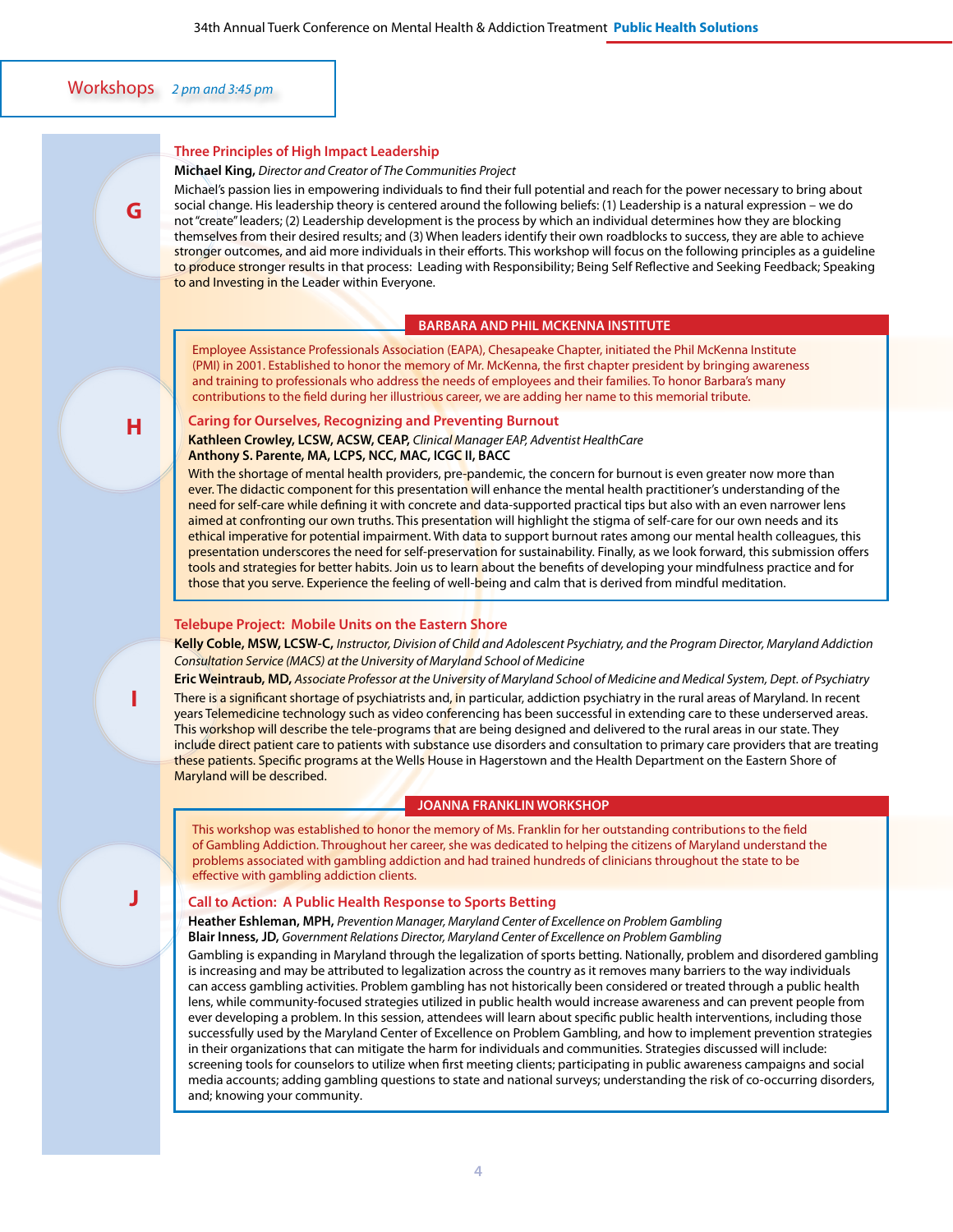# Workshops *2 pm and 3:45 pm*

**K**

**L**

**M**

#### **Direct-to-Caregiver Technology-Based Interventions to Address Adolescent Substance Abuse**

**Cindy M. Schaeffer, PhD,** *Associate Professor, National Center for School Mental Health, Division of Child and Adolescent Psychiatry, University of Maryland School of Medicine*

The vast majority (90%) of adolescents with a Substance Use Disorder (SUD) never receive any treatment, a situation now made worse by pandemic-related staff shortages in behavioral health care. Most youth who do access treatment are required to do so by a parent or other authority, with no adverse effects on clinical outcomes. In addition to motivating youth to get care, parent involvement in adolescent SUD treatment improves service engagement, youth attendance, and treatment outcomes. In addition, family-based treatments for adolescent SUDs that focus on improving parenting skills and family relationships have strong empirical support for their effectiveness. This presentation will provide an overview of three technology-based, empirically-supported, parent-focused interventions, funded by the Maryland Behavioral Health Administration, that are now available statewide to prevent and intervene early in adolescent and young adult substance abuse: **Parent CRAFT**, an online self-paced skill building course; **iKinnect**, a linked parent-teen mobile phone app system that supports effective parenting; and the **Strengthening Families Program**, involving multiple family groups that can meet through videoconferencing.

#### **History of NCADD National and Moving Forward**

**Hal Hathaway,** *Chairman of the Board, NCADD National*

#### **Nichole Dawsey,** *Executive Director, PreventEd, NCADD Affiliate, St. Louis, MO*

NCADD National is experiencing a resurgence! Learn about the history of the national organization and the status of the efforts underway to resurrect the oldest national organization dedicated to substance use disorders. Network with affiliate directors across the country in a throwback to the former round-robin sessions and hear benefits of joining (or rejoining) the movement.

#### **Behavioral Health Administration Updates:** *The State of the State*

**Kathleen Rebbert-Franklin,** *Director of Operations, Behavioral Health Administration {BHA}, Maryland Department of Health* This workshop will provide attendees with behavioral health system and service data and information at the state level. BHA priorities will be spotlighted, including crisis service system development for children and adults, peer recovery specialist activities, efforts to address overdoses and suicides, workforce development, and other relevant topics.

### Tuerk Conference Faculty

#### **Kelly Coble, MSW, LCSW-C**

Instructor, Division of Child and Adolescent Psychiatry; Program Director, Maryland Addiction Consultation Service (MACS) at the University of Maryland School of Medicine.

Her clinical training was in Nursing Child Assessment, Trauma Focused Cognitive Behavioral Therapy and Child Parent Psychotherapy.

#### **Kathleen Crowley, LCSW, ACSW, CEAP**

Clinical Manager EAP, Adventist HealthCare

Kathleen attended and earned her master's degree from the University of Pennsylvania School of Social Work. She earned her Bachelor of Science degree from Stockton University (known then as the Richard Stockton State College) where her internships gave her diverse experiences working with the inner-city Housing Authority in Atlantic City and on an inpatient locked co-ed psychiatric ward of Ancora State Hospital for a full year. She has approximately 30 years' experience working in the mental health field. Her primary focus was in Geriatrics and shortly after earning her master's she was invited to present to the American Geriatric Association on her research related to the impact of education on AIDS in the elderly. Kathleen's clinical focus, shortly after, was on those with

chronic illness (specifically people suffering from Sickle Cell Anemia) at Thomas Jefferson University Hospital in Philadelphia, PA. While at the University of Michigan she provided psychosocial assessments for the Trauma Burn Unit, Lung Transplant and Seizure Disorder Programs. After taking time to raise her 3 children, she returned to work in the field of employee assistance professionals with the United States Postal Service in the Baltimore and Capital Districts, initially as a clinician but then as a consultant. Presently, Kathleen is the Clinical Manager for the Adventist HealthCare LifeWorks Strategies EAP program.

#### **Nichole Dawsey**

Executive Director, PreventEd**,** NCADD National affiliate St. Louis, MO

PreventEd works to reduce or prevent the harms of alcohol and other drug use through education, intervention and advocacy. With over 50 years' experience, formerly under the name NCADA (an NCADD affiliate), PreventEd is committed to guiding all people through tough conversations around alcohol and other drugs. This work is rooted in experience, knowledge of best practices and evidence-informed programs.

**5**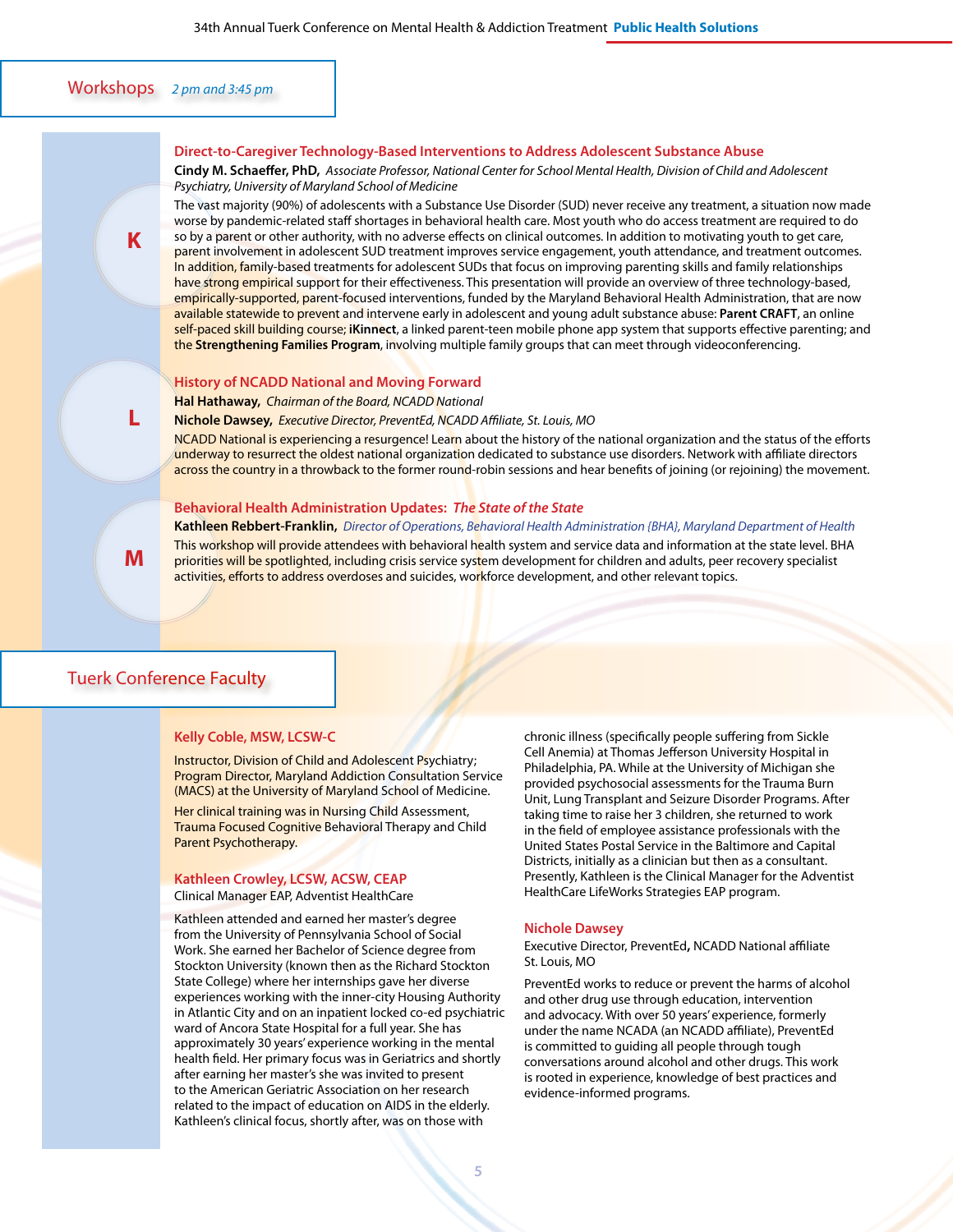## Tuerk Conference Faculty

#### **Heather Eshleman, MPH**

Prevention Manager, Maryland Center of Excellence on Problem Gambling at the University of Maryland

Heather currently oversees youth and special populations' Problem Gambling Prevention grants. Heather served as the Alcohol and Substance Abuse Prevention Supervisor at the Anne Arundel County Department of Health from 2006 - March 2019, overseeing the **Substance Abuse Prevention Coalitions**, the **Opioid Misuse Prevention Program**, the **Strengthening Families Program**, the **Fatal Overdose Review Team**, and coordination of the **Students Against Destructive Decisions** chapters. She was the grants administrator at Anne Arundel County Department of Health from 2002- 2006. Heather received her Master in Public Health from the University at Albany School of Public Health and her Bachelor's degree in School and Community Health Education from Towson University.

#### **Lisa Ferentz, LCSW-C DAPA**

is a recognized expert in the strengths-based, depathologized treatment of trauma and has been in private practice for over 37 years. She presents workshops and keynote addresses nationally and internationally, and is a clinical consultant to practitioners and mental health agencies in the United States, Canada, the UK and Ireland. She has been an adjunct faculty member at several universities, and is the Founder of **The Ferentz Institute**, now in its fifteenth year of providing continuing education to mental health professionals. In 2009 she was voted the "Social Worker of Year" by the Maryland Society for Clinical Social Work. Lisa is the author of *Treating Self-Destructive Behaviors in Traumatized Clients: A Clinician's Guide,* now in its second edition, *Letting Go of Self-Destructive Behaviors: A Workbook of Hope and Healing*, and *Finding Your Ruby Slippers: Transformative Life Lessons from the Therapist's Couch.* Lisa also hosted a weekly radio talk show, writes blogs and articles for websites on trauma, attachment, self-harm, and self-care, teaches on many webinars, and is a contributor to *Psychologytoday.com*.

#### **Ryan Hampton**

is a prominent advocate, speaker, author, and media commentator. He travels coast-to-coast to add solutions to our national addiction crisis. In recovery from a decadelong opioid addiction, Hampton has rocketed to the center of America's rising addiction recovery advocacy movement. An alumnus of the Clinton White House, he's worked with multiple non-profits and national recovery advocacy campaigns. He is now a prominent, leading face and voice of recovery advocacy and is changing the national conversation about addiction. With content that reaches millions each month, Ryan breaks down cultural barriers that have kept people suffering in silence and is inspiring a new generation of people recovering out loud through his **Voices Project**.

#### **Hal Hathaway**

Chairman of the Board, NCADD National

Hal has been a staunch supporter and volunteer of NCADD-MD and NCADD-National, and is presently leading the movement to bring NCADD National back into the forefront of advocacy nationally, by rebuilding the national coalition of the affiliate NCADD organizations throughout the country. With more than 40 years in finance and real estate, Hal Hathaway heads Thornhill's Brokerage Division. Mr. Hathaway has been with Thornhill Properties, Inc. for 21 years. A former commercial loan officer with more than 30 years in real estate, Mr. Hathaway has brokered and developed real estate from Florida to Delaware.

#### **Blair Innes, JD**

Government Relations Director, Maryland Center of Excellence on Problem Gambling at the University of Maryland School of Medicine.

 of the University of Maryland Carey School of Law where In her role, Blair works to expand and promote healthy gambling policies across the state of Maryland. Blair provides legal technical assistance on gambling laws, regulations, and policies to members of the state legislature and stakeholders. Blair is also a faculty member she supervises students in the clinical law program as they work on a variety of public health issues including tobacco control and problem gambling. Blair holds a JD from the University of Maryland Carey School of Law, where she also earned a certificate in health law and was awarded the 2013 student public service award for her contributions to furthering ideals of public service in the law. Blair is admitted to practice in Maryland.

#### **Michael King**

Director and Creator of **The Communities Project**

Prior to working in the addiction and recovery world, he spent over a decade in the political arena, working on presidential, gubernatorial, US Senate and local campaigns. He is a past Campaign Director, Field Director, and Communications Director for the Washington State Democratic Party, and the former Executive Director of the Washington State Senate Democratic Campaign Committee. Michael has worked to organize numerous constituencies, including organized labor, veterans and young people. He is the co-founder of a Washington state based not-for-profit organization aimed at empowering young people and a past Public Policy Committee Co-Chair for **Faces & Voices of Recovery**. As a formerly incarcerated person, he is also 2018 alumni of **JustLeadershipUSA** Leading with Conviction<sup>™</sup> program, dedicated to furthering the leadership capabilities of formerly incarcerated citizens. Michael's passion lies in empowering individuals to find their full potential to bring about social change.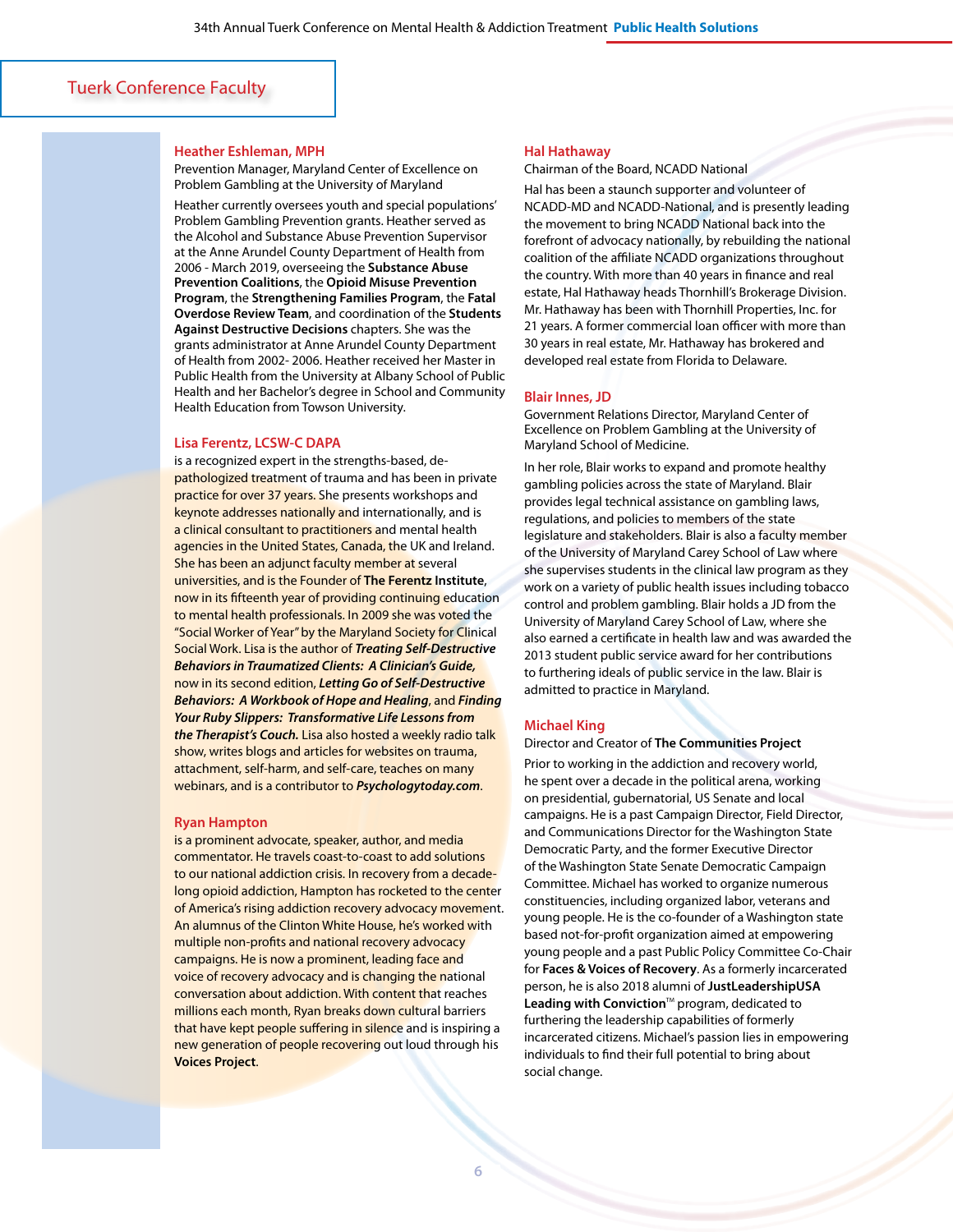# Tuerk Conference Faculty

#### **Michael McRae, PhD**

is a clinical psychologist and the Acting Executive Deputy Commissioner for Mental Hygiene at the NYC Department of Health and Mental Hygiene. Anchoring his work in a trauma-and-resilience-informed framework, Dr. McRae centers relationship building, racial and social justice, and inclusion to serve the most marginalized individuals and their communities, particularly with respect to behavioral health issues. Dr. McRae views these as core to his history of effective program and policy development and implementation as well as his ultimate goal of achieving health equity.

#### **Ethan Nadelmann, JD, PhD**

is widely regarded as the outstanding proponent of drug policy reform both in the United States and abroad. He founded and directed first The Lindesmith Center (1994-2000) and then the Drug Policy Alliance (2000-2017). Ethan received his BA, JD, and PhD from Harvard, and a master's degree in international relations from the London School of Economics. He then taught politics and public affairs at Princeton University from 1987 to 1994, where his speaking and writings on drug policy attracted international attention. He authored two books on the internationalization of criminal law enforcement – *Cops Across Borders* and (with Peter Andreas) *Policing The Globe* – and his writings have appeared in most major media outlets in the US as well as top academic journals (e.g., *Science, International Organization*), policy journals (*Foreign Affairs, Foreign Policy, Washington Quarterly, Public Interest*) and political publications from the right (*National Review*) to the left (*The Nation*). Ethan cofounded the *Open Society Institute's International Harm Reduction Development* (IHRD) program and has served on the advisory board of the *Open Society Foundation's Global Drug Policy Project* (GDPP) since its creation. He has played a key role as drug policy advisor to the *Global Commission on Drug Policy* and to George Soros and other prominent philanthropists as well as elected officials ranging from mayors, governors and state and federal legislators in the US to presidents and cabinet ministers outside the US.

#### **Anthony S. Parente, MA, LCPC, NCC, MAC, ICGCII, BACC**

is a mental health professional and Addictions Specialist with over thirty-eight years of service in the field. He is a Licensed Clinical Professional Counselor with a private practice in Lutherville Maryland. Mr. Parente is an International Certified Gambling Counselor II in addition to being a Board Approved Clinical Consultant, recognized by the International Gambling Counselor Certification Board. Mr. Parente is on staff as a consultant, trainer, and clinical supervisor with the Maryland Center of Excellence on Problem Gambling in the Department of Psychiatry for the University of Maryland. He is also an employee assistance professional with a specialization in workplace issues and wellness. He is the on-site EAP counselor at Under Armour

Global Headquarters in Baltimore Maryland. He is a former faculty member of the Department of Psychology, Loyola University Maryland where he taught for twenty-nine years.

#### **Mary Pinkard**

School of Medicine, The Tuerk Conference, The Anne has expertise in multiple wellness domains. She has studied under Qigong experts Dr. Kevin Chen from the University of Maryland, Daisy Lee, and Lee Holden. She Is certified as a Level II Professional with the National Qigong Association. She also holds certifications in Feng Shui, and obtained training certificates in Yoga and Tai Chi. Mary teaches Qigong classes locally and has worked on wellness projects with GBMC, McDaniel College, University of Maryland Arundel County Department of Social Services, St. Joseph Medical Center, the Institute for Integrative Health, and Walter Reed National Military Medical Center. She continues her affiliations with the American Aerobics and Fitness Association, National Qigong Association, and the American Dowsers Association. She has a degree in Music Education from Skidmore College and a graduate degree in Early Childhood Education from Towson University. The integration of music and wellness education influence her practice and teaching.

#### **Kathleen Rebbert-Franklin, LCSW-C**

serves as the Director of the Service Access and Practice Innovation Division within the Behavioral Health Administration. In this role, she is responsible for increasing access to behavioral health care through points of intervention inside and outside of the treatment and recovery system.

Her scope includes Maryland Commitment to Veterans, peer workforce and peer-led services, crisis and warm lines, interventions in emergency departments and other medical settings, expansion of medications for opioid use disorder, suicide prevention, gambling interventions, behavioral health workforce development, family peer support, and public awareness.

Ms. Rebbert-Franklin previously worked at the Baltimore County Department of Health as Director of the Bureau of Substance Abuse. She also directed treatment programs for those with substance use and co-occurring disorders and practiced as a clinician in a variety of behavioral health settings.

#### **Cindy Schaeffer, PhD**

is clinical child psychologist and an Associate Professor with the National Center for School Mental Health (NCSMH), in the Division of Child and Adolescent Psychiatry at the University of Maryland Baltimore. She received her doctorate from the University of Missouri and completed a post-doctoral fellowship in Prevention Science at Johns Hopkins Bloomberg School of Public Health. Her research focuses on developing, evaluating, and ensuring the successful real-world implementation of interventions for youth involved in (or at risk of involvement in) the juvenile justice system, and for youth who abuse substances.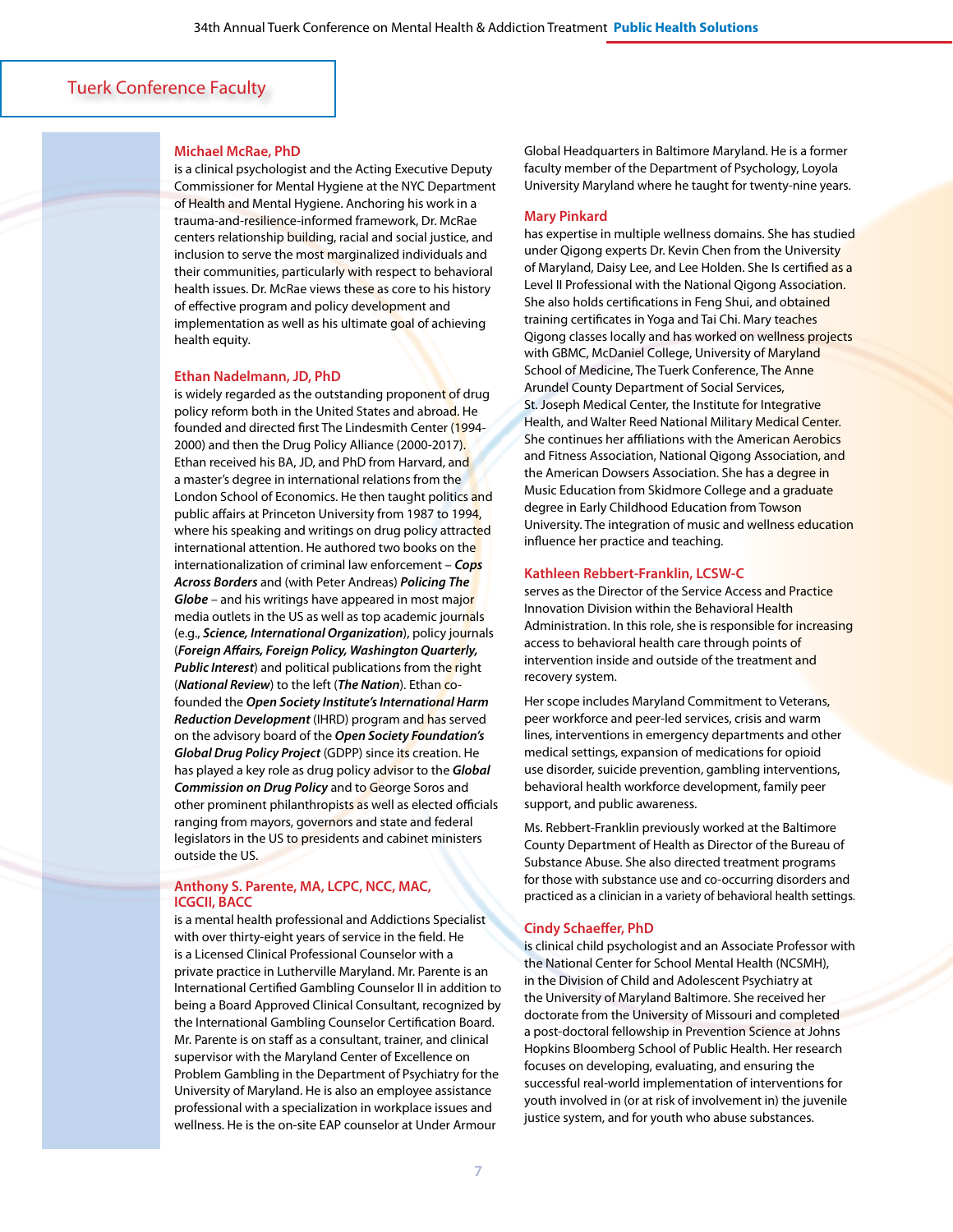# Tuerk Conference Faculty

Dr. Schaeffer develops family-systems and other ecologically-based approaches to address the multisystemic risk factors leading to problem teen behaviors. Her work has been largely influenced Multisystemic Therapy (MST), an empirically-supported family-based intervention for juvenile offenders, and much of her work involves adapting this model for new populations (e.g., substance-misusing parents involved in the child protective service system). Her research has been funded by the National Institute on Drug Abuse (NIDA), the National Institute of Mental Health (NIMH), the National Institute of Justice (NIJ), and several private foundations. Currently, she serves as Co-Principal Investigator, along with Dr. Nancy Lever (also at the National Center for School Mental Health), of the Maryland Family and Youth Interventions (MD-FYI) project, a child, adolescent, and young adult focused prevention and early intervention initiative of Maryland's State Opioid Response.

#### **Eric Weintraub, MD**

Associate Professor at the University of Maryland School of Medicine and Medical System, Department of Psychiatry.

He serves as the Medical Director of the Alcohol and Drug Abuse Program (ADAP), the University of Maryland Medical Center's (UMMC) Psychiatric Emergency Services (PES), and UMMC's Psychiatric Admission and Referral Center (PARC).

#### **Ben Westhoff**

Ben Westhoff is an award-winning investigative reporter and Executive Editor for Euclid Media Group. His book *Fentanyl, Inc.: How Rogue Chemists Created the Deadliest Wave of the Opioid Epidemic* is the bombshell first book about the fentanyl epidemic. He has advised officials at the top levels of government about the opioid crisis, and been interviewed as an expert commentator in *The New York Times*, on CNN, NPR, and CSPAN, and on full, dedicated episodes of *Fresh Air* and the *Joe Rogan Experience*. His previous book *Original Gangstas* is the definitive work on West Coast hip-hop. He has also written for *The Atlantic, The Wall Street Journal, Rolling Stone*, and *The Guardian*.

# NCADD Awards Luncheon

This will be a separate lunch with an additional charge, held in the Camden Yards Lobby. The Awards Luncheon is limited to the first 400 that register, and is smaller and quieter. We will be recognizing people that are Unsung Heroes in our field.

The larger, regular Tuerk Conference Lunch (included in the regular price for the conference) will accommodate about 1,000 people seated and served in the Grand Ballroom.

# Registration Procedures

Our registration procedures are on a digital platform via *EventRebel*. You must register online using the registration link only. **Access the link here: [www.ncaddmaryland.org](http://www.ncaddmaryland.org)**

#### Things to note:

- • Online registration for individuals and sponsors will begin June 2022. Please visit our website *[\(www.](http://www.ncaddmaryland.org) [ncaddmaryland.org](http://www.ncaddmaryland.org))* and follow the links to online registration.
- Registrants will receive conference confirmations via email through *EventRebel,* so be sure to enter your email address carefully when registering online.
- Personal email addresses are preferred, because many government emails go to spam or are filtered.
- On the day of the conference, you will enter your name at a kiosk *(available throughout the 4th floor*). At that time, you will receive a printed badge. You must check

in at one of the kiosks the day of the conference in order to receive your CEUs. *PLEASE NOTE* that the CEU process and the CME process are two different things. Do not call the CME office for CEU information.

- Check-in can take place anytime from 7:30 am through 3 pm to eliminate morning registration lines.
- • *No printed badges* will be sent out by mail this year.
- • Credit card charges will *ONLY* be processed through online registration *(not by fax, phone or mail)*.